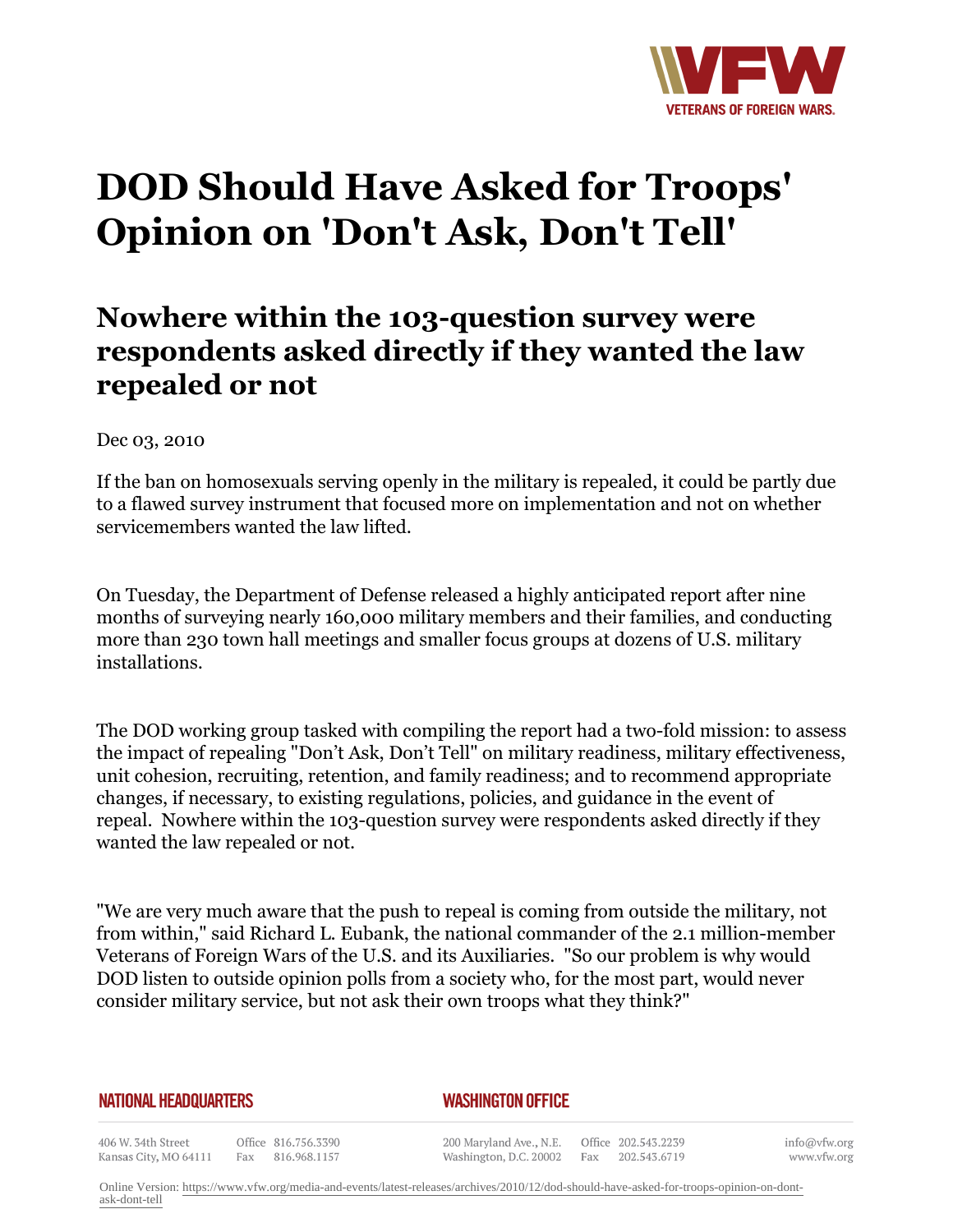In response to a question posed by Sen. Roger Wicker (R-Miss.) at yesterday's Senate Armed Services Committee hearing, Defense Secretary Robert Gates said the survey was not designed to poll the troops, but instead was to provide additional information on the types of challenges military leaders could face if the law was repealed.

"I can't think of a single precedent in American history of doing a referendum of the American armed forces on a policy issue," he said. "That's not the way our civilian-led military has ever worked in our entire history. This question needs to be decided by the Congress or the courts, as far as I'm concerned."

"The VFW disagrees because Congress and the courts are not manning rifles at the tip of the spear where unit integrity and morale mean life and death," said Eubank, a retired Marine and Vietnam combat veteran from Eugene, Ore.

The VFW national commander also believes the deck was stacked against the troops in the first place. "There is no other way to comprehend why more than a half-million surveys were sent out on implementation, but nothing about whether repeal should occur or not," he said. "Those who do all the fighting should have been listened to because it will be their squads and platoons that are affected the most."

The VFW is against repeal, a position reaffirmed in August by delegates attending its 111th National Convention in Indianapolis, yet Eubank is pragmatic about the issue.

"The United States military has always been about customs and traditions and an adherence to standards that civilians will never, ever comprehend or appreciate," he said. "If the law is repealed, the services will follow orders and move forward, but until that happens, military leaders must continue to give lawmakers their very best advice about the potential impacts repeal will have on the force."

Appearing before the Senate committee today were the five military service chiefs, who indicated they would follow orders and implement the change if the law was repealed, but cautioned that now is not the time, and that there will be a significant number of challenges commanders at all levels would have to address both deployed and at home station.

For more on Thursday's hearing, go to the Senate Armed Services Committee website